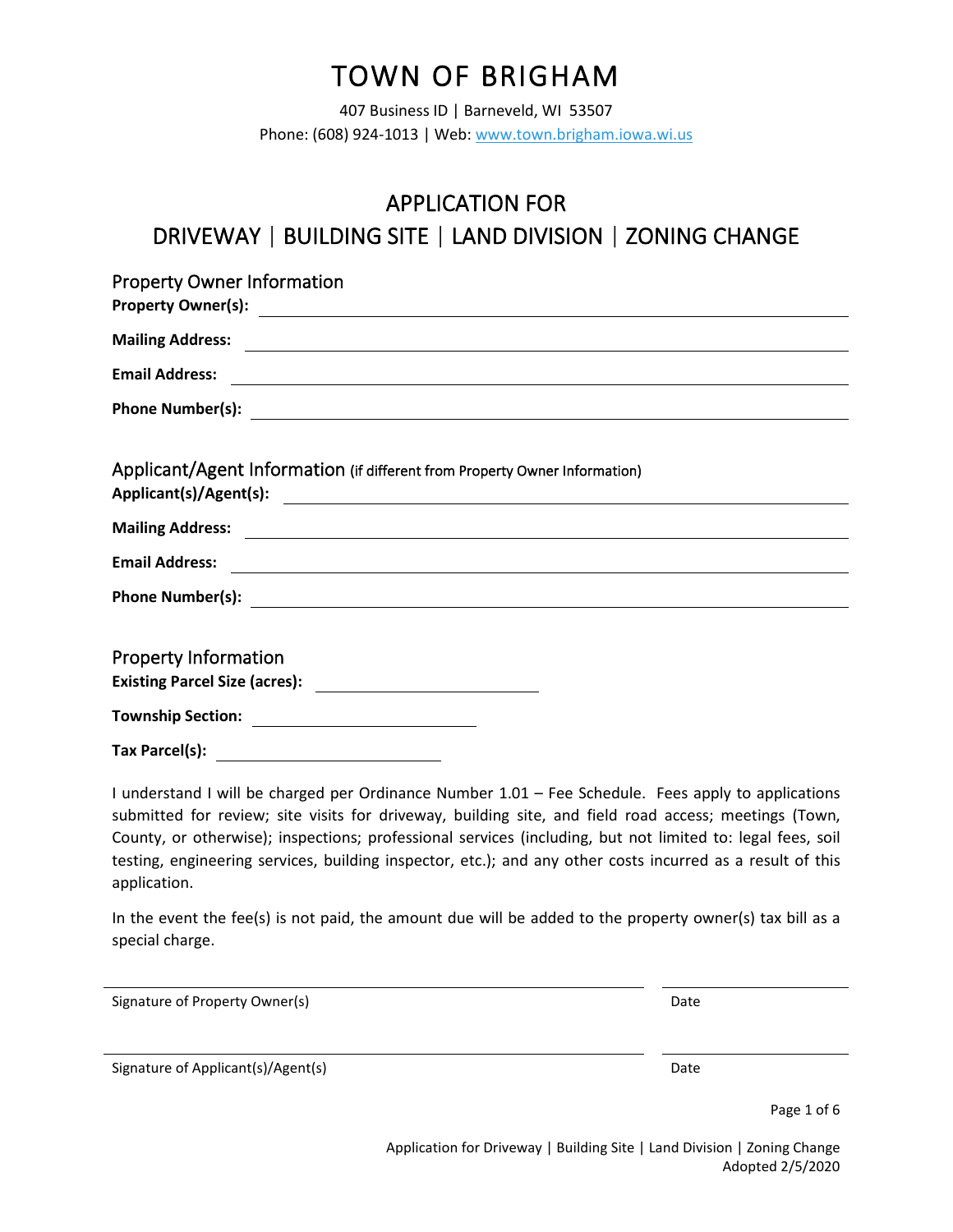### Instructions:

Complete **ALL** section(s) for which approval is requested.

All required documents must be provided to the Town of Brigham Clerk a minimum of fourteen (14) days before the scheduled meeting. Incomplete applications may postpone the review of your request until all items are provided.

#### DRIVEWAY

Seeking approval for (mark all that apply):

D Driveway

Intended Use (mark one):

- O Residence
- Agricultural Building
- $O$  Other:  $\_$
- **D** Property Access (Field Road)

#### Documents required for Plan Commission:

- County Preliminary Development Review response (request from Iowa County Development Office)
- $\Box$  Preliminary map with driveway marked
- $\Box$  Proposed driveway marked on prime agricultural soils map (map available from Iowa County)

Is the driveway within 150 feet of property line (mark one)?  $\bigcirc$  Yes  $\bigcirc$  No

If yes, other property owners:

*Note: There must be at least 150 feet between driveways and property accesses that are located on the same side of the highway.*

Number of users on driveway (mark one):  $\overline{O}1$   $\overline{O}2$   $\overline{O}3$   $\overline{O}4$ If more than 1, list other users:

Is there an access easement (mark one)?  $\circ$  Yes  $\circ$  No If yes, a copy of the easement must be attached.

- Is the driveway accessed from a State or County Highway (mark one)?  $\bigcirc$  Yes  $\bigcirc$  No If yes, list Highway:
- Is the driveway accessed from Town Road (mark one)?  $\bigcirc$  Yes  $\bigcirc$  No If yes, list Road:

#### Site Preparation for Plan Commission Visit:

 $\Box$  Stake driveway location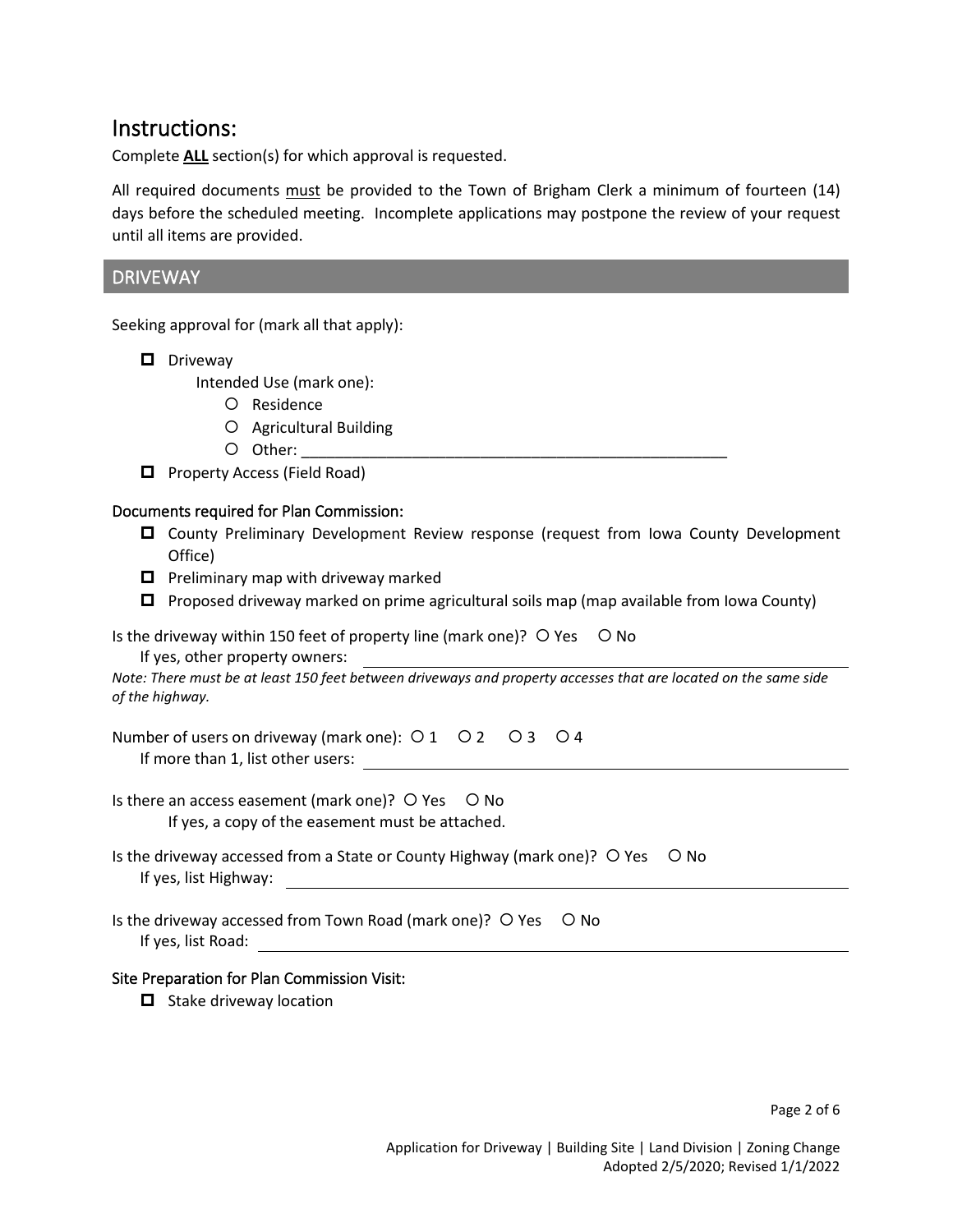#### BUILDING SITE

Type(s) of Building(s):

#### Documents required for Plan Commission:

- County Preliminary Development Review response (request from Iowa County Development Office)
- $\Box$  Preliminary map with building site and septic system marked
- $\Box$  Proposed building site marked on prime agricultural soils map (map available from Iowa County)

#### Site Preparation for Plan Commission Visit:

 $\Box$  Stake building site location

#### LAND DIVISION

#### Documents required for Plan Commission:

Concept Plan

A Concept Plan consists of the following:

- 1. Aerial photograph showing all of the contiguous acres owned by the Property Owner on the Concept Plan effective date
- 2. The identified Development Areas that can accommodate the potential number of Building Envelopes
- 3. Consideration of access for all Building Envelopes
- 4. Any proposals for Development Areas, Building Envelopes, and Lots, including driveway and utility access to them, and Shoreland Areas

#### Requested Number of Parcels: Acreage of Parcels\*:

\*Note: AR-1 parcels of less than 5 acres require a Conditional Use Permit if animal units are being requested (see Zoning Change).

#### ZONING CHANGE

Seeking approval for (mark all that apply):

- $\Box$  Rezone from \_\_\_\_\_\_\_\_\_\_\_\_ to \_\_\_\_\_\_\_\_\_\_\_\_
- $\Box$  Conditional Use Permit

If a Conditional Use Permit is requested, for what?

#### Documents required for Plan Commission:

- County Preliminary Development Review response (request from Iowa County Development Office)
- $\Box$  Map/aerial photo showing existing property, house, driveway, and septic system locations
- $\Box$  List of adjoining Property Owner(s):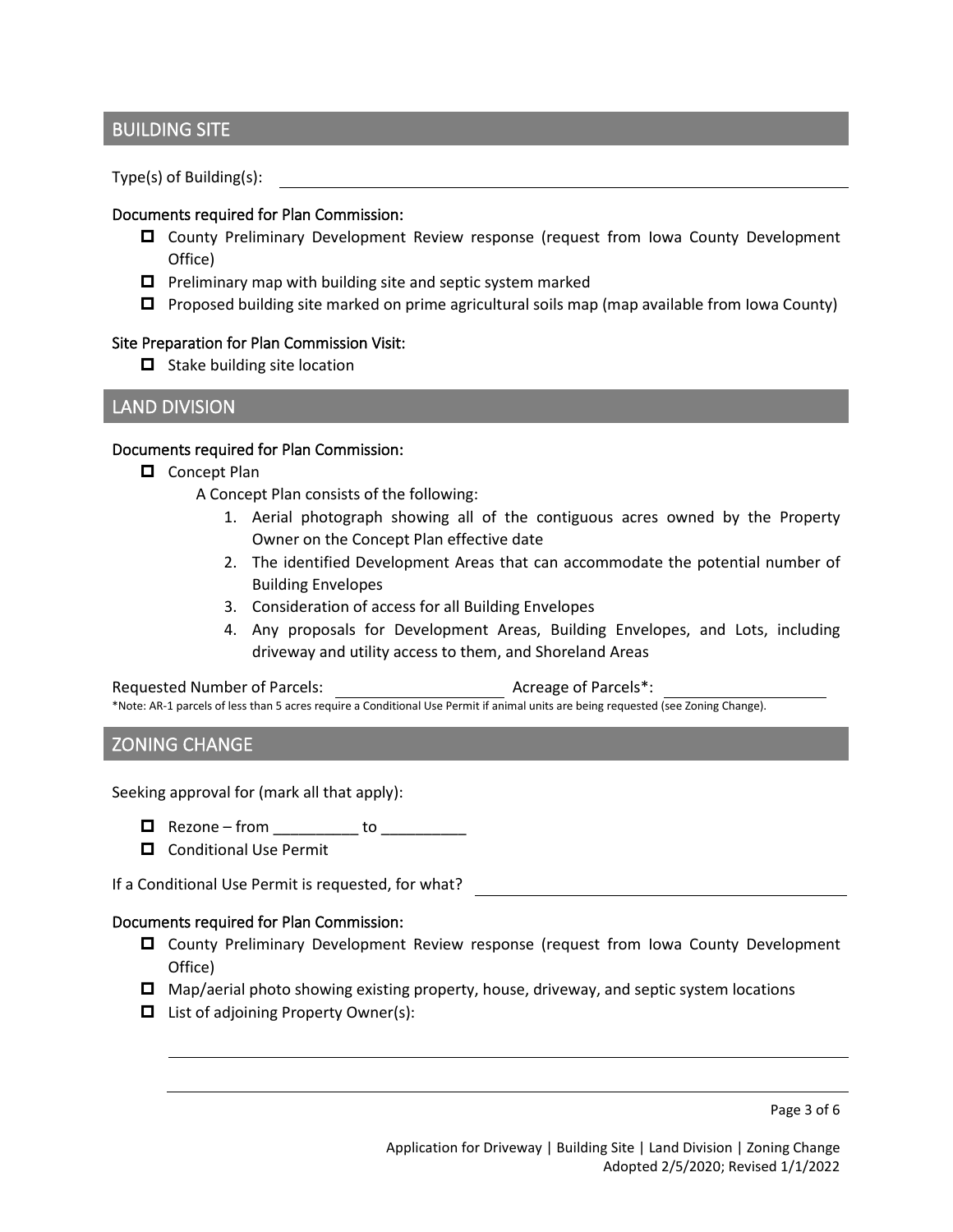### Documents Required for Town Board

- $\Box$  Certified soil test (for septic system)
- Adjacent property owner agreement (required for driveway within 200 feet of property line)
- $\Box$  Multi-user driveway maintenance agreement
- $\Box$  Preliminary survey map showing house, driveway, and septic system locations
- $\Box$  Driveway construction plan and driveway and building erosion control plans

### Action Taken by Plan Commission

The Town of Brigham Plan Commission will do a site visit to observe the parcel, driveway location and staked area(s) at significant locations. They may photograph the parcel. Upon completion of the site visit (and any other site visits scheduled), they will return to the Barneveld-Brigham Municipal Building for discussion/decision/recommendation of the application request(s). The Town, or their representative, will revisit the site, as necessary.

1<sup>st</sup> Site Visit:

2nd Site Visit:

#### Recommendation:

- O Approve
- O Deny
- O Request for Additional Information:

Comments regarding action:

Signature of Plan Commission Chair Date Date of Plan Commission Chair Date Date Date Date Date Date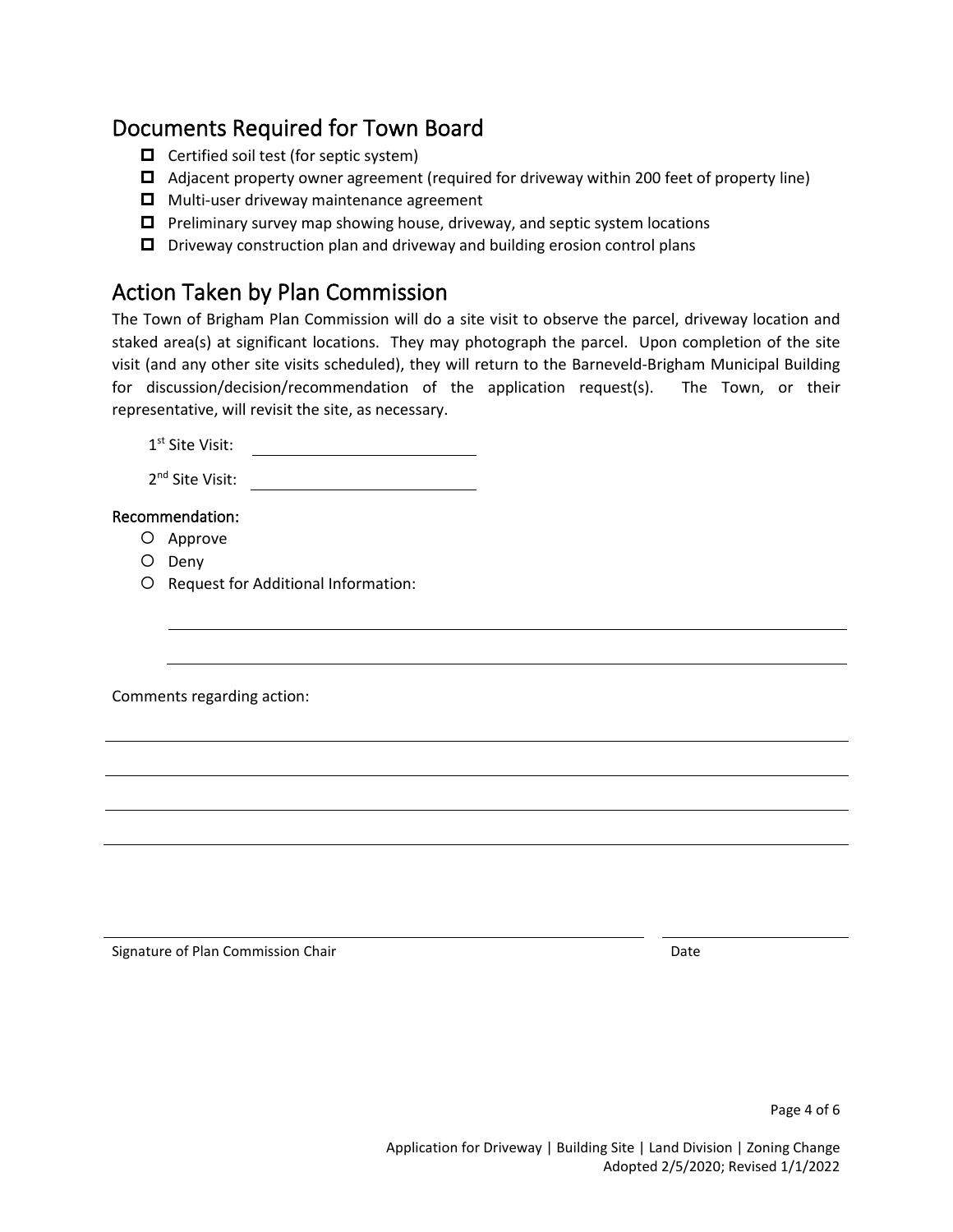#### Town Criteria 1 – 8 are mandatory.

| Complies | Does Not<br>Comply |    | Town of Brigham Residential Siting Criteria in Agricultural Zoning Districts                                                    |
|----------|--------------------|----|---------------------------------------------------------------------------------------------------------------------------------|
|          | о                  | 1. | <b>Minimum Lot Size</b>                                                                                                         |
|          |                    |    | Minimum lot size in this category shall be 2 acres.                                                                             |
|          |                    | 2. | <b>Density Standard</b>                                                                                                         |
| о        | о                  |    | One residence per 20 acres. This applies to existing residences being separated off larger parcels as well as new residences on |
|          |                    |    | new parcels.                                                                                                                    |
| О        | о                  | 3. | <b>Driveway Standards</b>                                                                                                       |
|          |                    |    | See Town of Brigham Driveway Ordinance.                                                                                         |
| О        | О                  | 4. | Compliance with Town Future Land Use Map in the Comprehensive Plan                                                              |
| о        | о                  | 5. | <b>Compliance with Town Ordinances</b>                                                                                          |
|          |                    |    | See Town of Brigham Ordinances.                                                                                                 |
|          |                    | 6. | <b>Zoning Compliance</b>                                                                                                        |
| О        | о                  |    | Buildings are not allowed on C-1 Conservancy lots or in an AC-1 Conservancy Overlay District. Lots less than 40 acres must be   |
|          |                    |    | rezoned out of A-1 Exclusive Agriculture.                                                                                       |
|          | о                  | 7. | <b>Prohibit Subdivisions</b>                                                                                                    |
|          |                    |    | Not more than 4 splits in 5 years.                                                                                              |
|          |                    | 8. | <b>Remaining Parcels</b>                                                                                                        |
| о        | о                  |    | Confirm remaining parcels are either:                                                                                           |
|          |                    |    | Greater than 40 acres; or                                                                                                       |
|          |                    |    | Compliant with all requirements of the Land Division and Building Site Ordinance                                                |

### Town Criteria 9 – 14 will be assessed on a case-by-case basis. Any items marked as "Does Not Comply" shall be described below, along with any mitigation techniques that are required.

| Complies | Does Not<br>Comply | Town of Brigham Residential Siting Criteria in Agricultural Zoning Districts                                                                                                                                                                                                                                                                                                                                                                                                                                                                                                                                    |
|----------|--------------------|-----------------------------------------------------------------------------------------------------------------------------------------------------------------------------------------------------------------------------------------------------------------------------------------------------------------------------------------------------------------------------------------------------------------------------------------------------------------------------------------------------------------------------------------------------------------------------------------------------------------|
| о        | о                  | 9.<br><b>Lot Lines</b><br>Lot lines shall be located so as to minimize the breakup of contiguous tracts of agricultural or man-made boundaries, such as<br>roads, fence rows, woods, waterways, streams, or similar boundaries. If lot lines must cross agricultural fields because other<br>boundaries are not possible, it is desirable to locate them in such a way so as to maintain the maximum size agricultural fields in<br>large contiguous parcels. Flagpole lots are not allowed.                                                                                                                    |
| о        | $\Box$             | 10. Lot Size<br>Lots/Building Envelopes shall be sized and shaped to minimize the breakup of contiguous tracts of agricultural lands.                                                                                                                                                                                                                                                                                                                                                                                                                                                                           |
| о        | o                  | 11. Driveways<br>Driveway location and length shall minimize impact on productive agricultural croplands. They shall utilize existing property lines<br>or appropriate natural features, or be limited in length to remove a minimum amount of cropland from production.<br>Driveways shall comply with all provisions of Ordinance 3.01.                                                                                                                                                                                                                                                                       |
| о        | о                  | 12. Strip developments<br>Strip development shall be avoided whenever possible. If several Building Envelope(s) must be located along the roadway, it is<br>desirable to mitigate their impact by requiring screenings and/or varying the driveway lengths, lot sizes, and setbacks.                                                                                                                                                                                                                                                                                                                            |
| о        | o                  | 13. Compatibility with Surrounding Legal Uses<br>All proposals will be evaluated for compatibility and to minimize impacts on surrounding legal uses.                                                                                                                                                                                                                                                                                                                                                                                                                                                           |
| о        | о                  | 14. Farmland Preservation<br>The location and size of the proposed residential lot(s) should comply with all the following:<br>Land Division should not convert prime farmland from agricultural use or convert land previously used as cropland or<br>$\bullet$<br>pasture, other than a woodlot, from agricultural use if on the farm there is a reasonable alternative location or size for a<br>nonfarm residential lot.<br>Should not significantly impair or limit the current or future agricultural use of adjacent farmland.<br>Provide minimal encroachment into existing or potential cropland.<br>٠ |